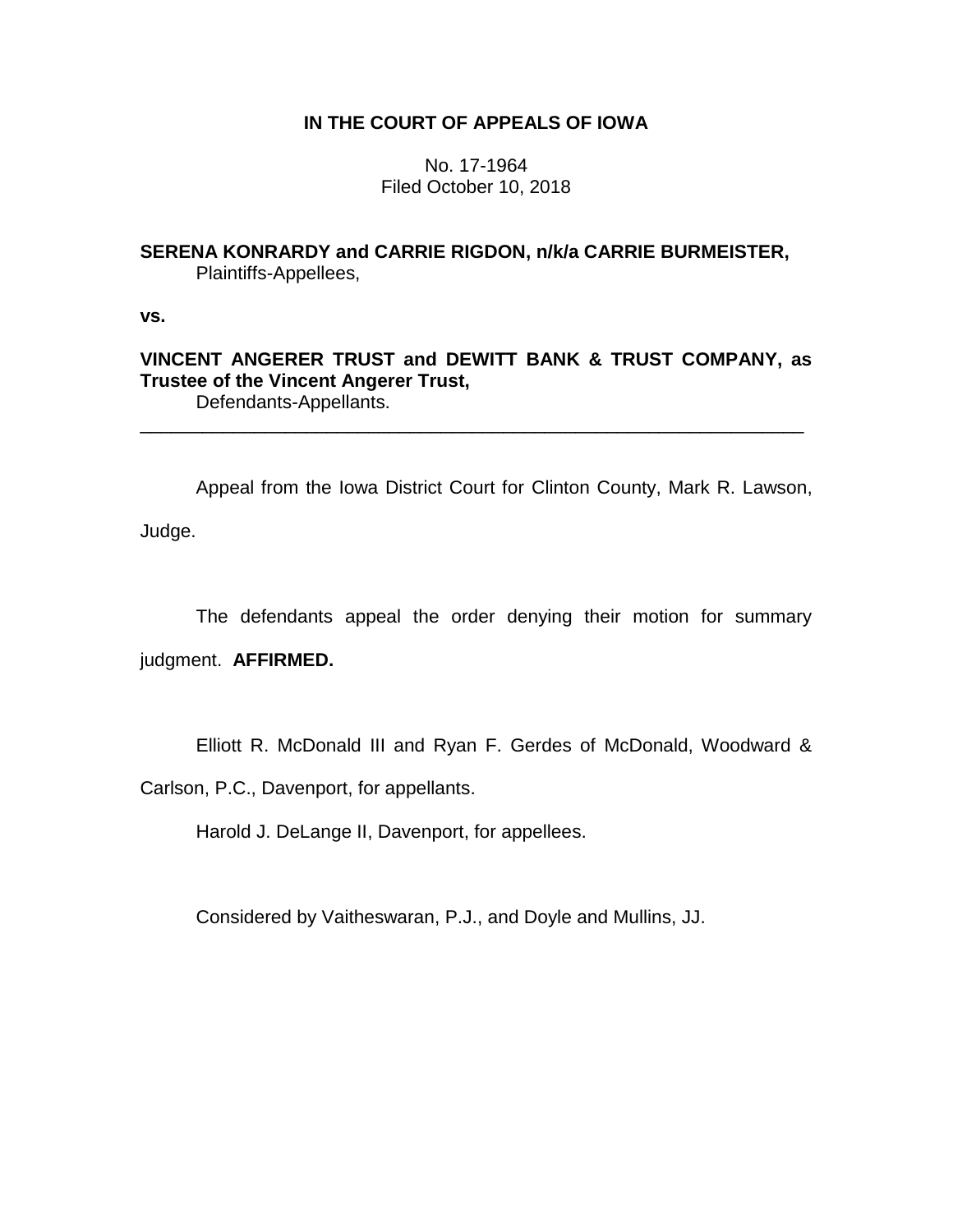### **DOYLE, Judge.**

 $\overline{a}$ 

The defendants, the Vincent Angerer Trust and DeWitt Bank & Trust Company, applied for interlocutory appeal of the order denying their motion for summary judgment.<sup>1</sup> The Iowa Supreme Court granted their application and transferred the case to this court. Having considered the claims before us, we affirm.

### **I. Background Facts and Proceedings.**

Vincent Angerer established the Vincent Angerer Trust in 1998. The trust document provides that upon Angerer's death, the trustee divide the estate into equal shares for each of Angerer's five siblings. Each share would constitute a separate trust to provide for the siblings and their surviving spouses during their lifetime. When both a sibling and the sibling's spouse died, the trust document provides that the trustee distribute that trust share to the living descendants of that sibling.

Angerer died in May 2010. Because one of Angerer's siblings and her spouse had predeceased Angerer, their shares of the trust were immediately distributable to their descendants—Serena Konrardy and Carrie Burmeister. Although the trustee did not pay their distribution until October 2011, it determined their shares based on the net value of the trust assets at the time of Angerer's death, which was \$1,751,260.98.

<sup>1</sup> The parties captioned their appellate filings: Vincent Angerer Trust and Dewitt Bank & Trust Company, as trustee, Appellants vs. Serena Konrardy and Carrie Rigdon, Appellees. "The appeal shall be captioned under the title given to the action in the district court, with the parties identified as appellant and appellee." Iowa R. App. P. 6.109(2) (2017). The caption of this opinion follows the district court caption.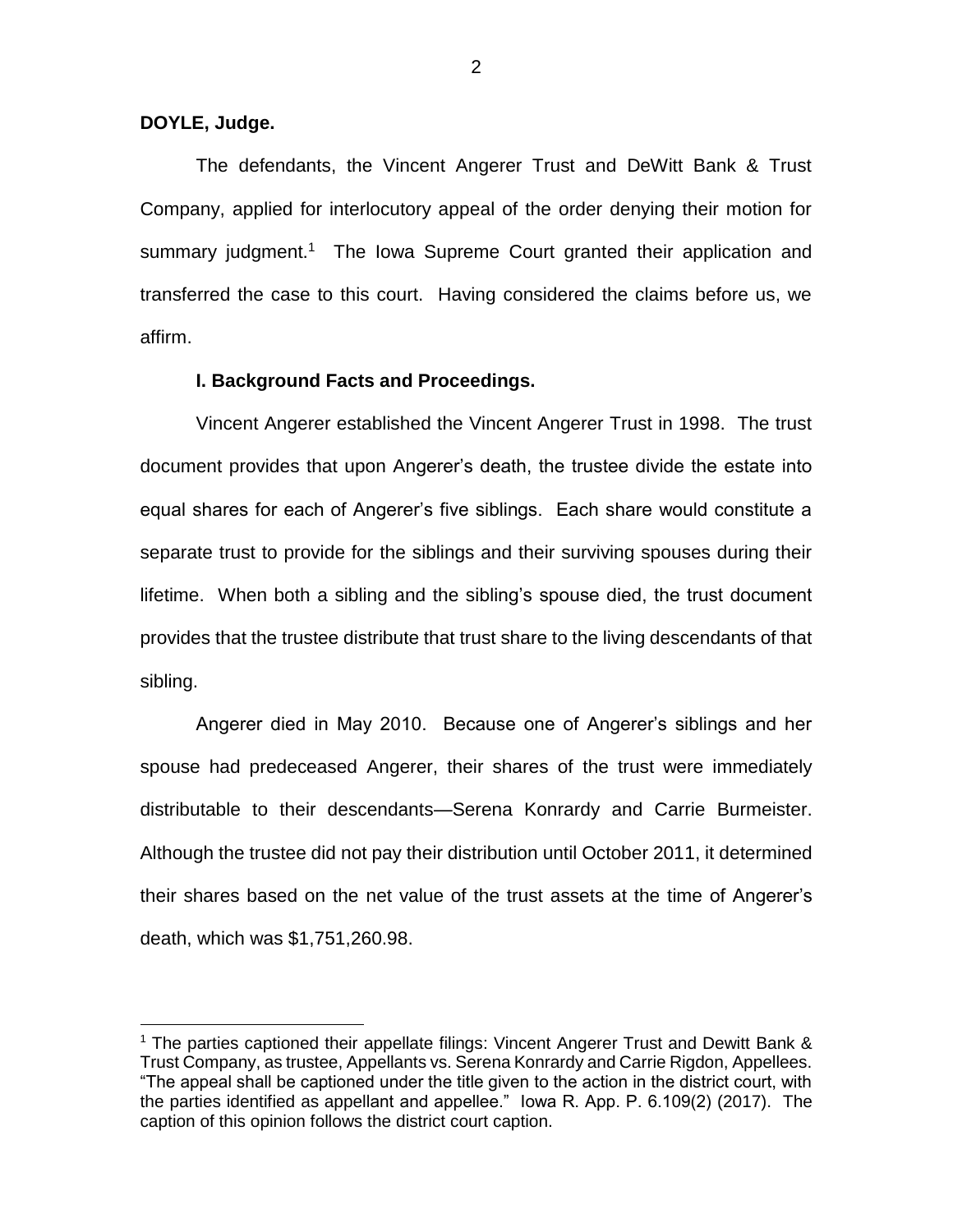The trust assets increased in value after Angerer's death. Because the trustee re-valued the trust assets when another of Angerer's siblings died in 2013, the descendants of that sibling received a greater distribution than that received by Konrardy and Burmeister.

In March 2017, Konrardy and Burmeister filed this action against the Vincent Angerer Trust and DeWitt Bank & Trust Company as its trustee. They asked the court to order the trustee to determine their shares based on the trust's value at the date of distribution rather than at the date of Angerer's death.

The defendants moved for summary judgment, arguing in part the action was untimely and the language of the trust requires the distribution to Konrardy and Burmeister be based on the value of the assets at the date of Angerer's death. The district court denied defendants' motion, finding a genuine issue of material fact existed concerning whether the action is time barred. It also determined the trust's language does not, as a matter of law, require distributions to Konrardy and Burmeister be made based on the date of Angerer's death values.

#### **II. Scope and Standard of Review.**

Summary judgment is appropriate only when "the pleadings, depositions, answers to interrogatories, and admissions on file, together with the affidavits, if any, show that there is no genuine issue as to any material fact and that the moving party is entitled to a judgment as a matter of law." Iowa R. Civ. P. 1.981(3). To prevail on a motion for summary judgment, the moving party must show the material facts are undisputed and, applying the law to those facts, the moving party is entitled to judgment as a matter of law. *See id*.; *Nelson v. Lindaman*, 867 N.W.2d 1, 6 (Iowa 2015).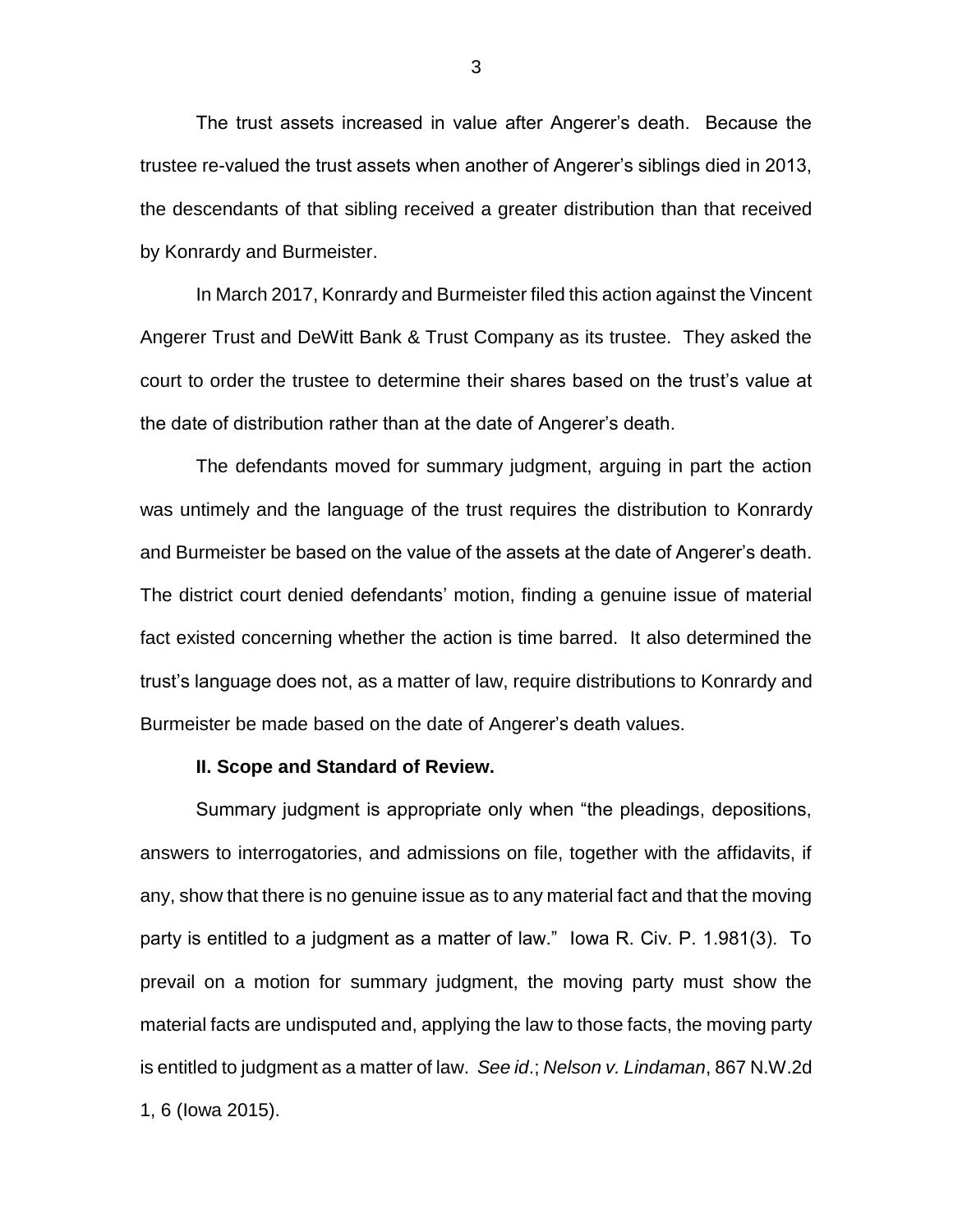We review an order granting summary judgment for correction of errors at law. *See Barker v. Capotosto*, 875 N.W.2d 157, 161 (Iowa 2016). Our review is limited to two questions: (1) whether there is a genuine dispute regarding the existence of a material fact and (2) whether the district court correctly applied the law to the undisputed facts. *See Homan v. Branstad*, 887 N.W.2d 153, 164 (Iowa 2016). A material fact is one that may affect the outcome of the action, and a dispute over the existence of a fact is genuine if reasonable minds can differ as to how the factual question should be resolved. *See id.* "Even if facts are undisputed, summary judgment is not proper if reasonable minds could draw from them different inferences and reach different conclusions." *Walker Shoe Store v. Howard's Hobby S*hop, 327 N.W.2d 725, 728 (Iowa 1982).

In determining whether summary judgment should have been granted, we view the facts in the light most favorable to the nonmoving party. *See Nelson*, 867 N.W.2d at 6. We likewise draw all legitimate inferences supported by the record in favor of the nonmoving party. *See id.*

#### **III. Discussion.**

The defendants contend the trial court erred in denying their motion for summary judgment. They advance two arguments on appeal. First, they argue the action is untimely. Second, they argue the plaintiffs' claim fails on the merits because the language of the trust "clearly and unambiguously" requires distribution of the assets to Konrardy and Burmeister be based on the date of Angerer's death rather than at the time of distribution.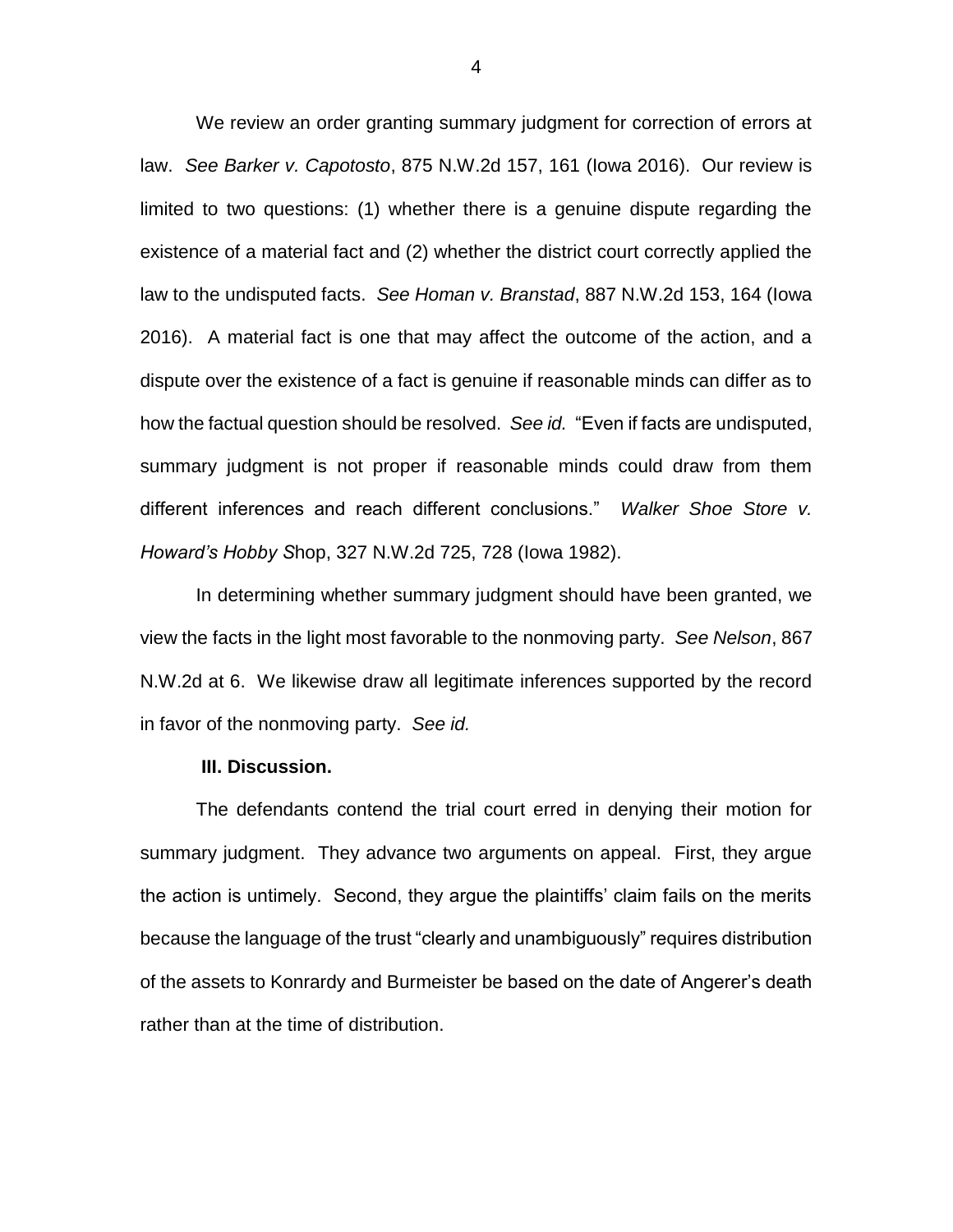## **A. Statute of Limitations.**

 $\overline{a}$ 

The defendants argue the plaintiffs' action is untimely under Iowa Code section 633A.4504 (2017), which applies only to breach-of-trust claims.<sup>2</sup> It requires "a beneficiary who has received an accounting . . . or other report that adequately discloses the existence of the claim" to file the claim within one year after receipt of the accounting or report. Iowa Code § 633A.4504(1). A claim is adequately disclosed under this section if the accounting or report provides "sufficient information so that the beneficiary knows of the claim or reasonably should have inquired into its existence." *Id.* For a beneficiary who is an adult and reasonably capable of understanding the accounting or report, the accounting or report is deemed to have been received when "it is received by the adult personally." *Id.* § 633A.4504(2)(a). Therefore, if the trust provided Konrardy and Burmeister an accounting or report that disclosed or would have led to the

 $2$  The plaintiffs dispute that they raised a breach-of-trust claim and, therefore, section 633A.4504 is inapplicable. Instead, the plaintiffs argue their action seeks judicial intervention in the trust's administration. *See id.* § 633A.6202(1) (stating a trust beneficiary may petition the court concerning the internal affairs of the trust). Although the administration of a trust generally proceeds free of judicial intervention, *see id.* § 633A.6201, interested parties may invoke the court's jurisdiction to intervene in the trust's administration in order to construe the terms of a trust and to instruct the trustee, *see id.* § 633A.6202(2)(a), (f). Here, the plaintiffs asked the court to construe the trust provisions to value the trust assets at the time of distribution rather than the time of Angerer's death and to instruct the trustee to distribute their share accordingly.

A breach of trust occurs when a trustee violates a duty owed to a beneficiary. *See id.* § 633A.4501(1). One of these duties is to administer the trust according to its terms. *See id.* § 633A.4201(1); *Turner v. Iowa State Bank & Tr. Co.*, 743 N.W.2d 1, 5 (Iowa 2007); *see also* Iowa Code § 633A.6301(1) (defining a fiduciary matter for sections 633A.6301- .6307 to include the internal matters of a trust as defined in section 633A.6202(2)). Among the remedies a beneficiary may request of a court in a breach of trust is to compel the trustee to perform duties and redress the breach by payment. *See* Iowa Code § 633A.4502.(1)(a), (c).

The district court found section 633A.4504 applies to the action because "[b]y arguing the trustee favored one class of beneficiaries over another by its determination of a valuation date, the beneficiaries are necessarily arguing the trustee breached a duty." We find no error.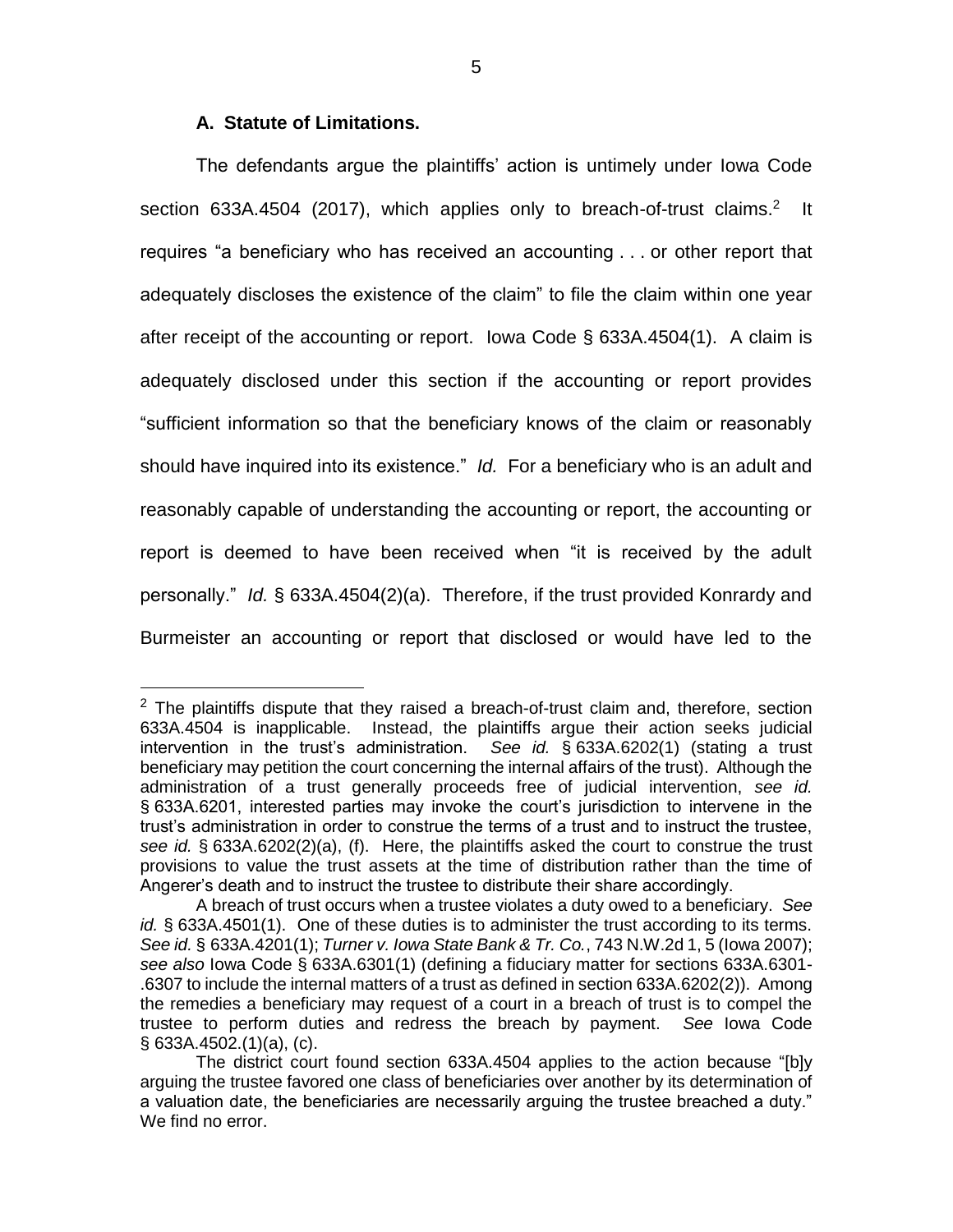discovery of a breach-of-trust claim more than a year before they filed their petition in March 2017, any breach-of-trust claim is barred.

The district court found there was a factual dispute as to whether the trust provided Konrardy and Burmeister with an accounting or report that adequately disclosed the existence of the claim. Specifically, the court questioned whether the plaintiffs knew or reasonably should have inquired into the existence of a breach-of-trust claim based on the reports they received from the trust:

The 2010 and 2011 reports did not inform the plaintiffs that the value of the farmland in the Angerer trust was appreciating in value, or how that appreciation would be allocated vis-à-vis the beneficiaries. While annual reports were filed showing the *income* paid to the various beneficiaries, the reports do not reflect that the farmland was appreciating in value. The 2010 annual report indicates the real estate values are date-of-death values. The 2011 report does not even report the value of the substantial land holdings. There is no notation the farmland has increased in value.

The court also found the trust accounting provided to the plaintiffs at the time of distribution did not show the appreciation in the farmland's value.

The defendants counter that the plaintiffs knew of the existence of a claim no later than September 2015 based on correspondence sent by their attorney in August and September 2015, alleging the trustee treated Konrardy and Burmeister differently than other beneficiaries and failed to advise them of the potential value of the real estate involved. Because the plaintiffs initiated this action in March 2017, over one year later, the defendants claim it is untimely.

In rejecting the defendants' argument, the district court found the defendants never provided the plaintiffs with an accounting or report that adequately informed them of the existence of a breach-of-contract claim. In other words, even assuming the plaintiffs reasonably knew of the existence of a claim in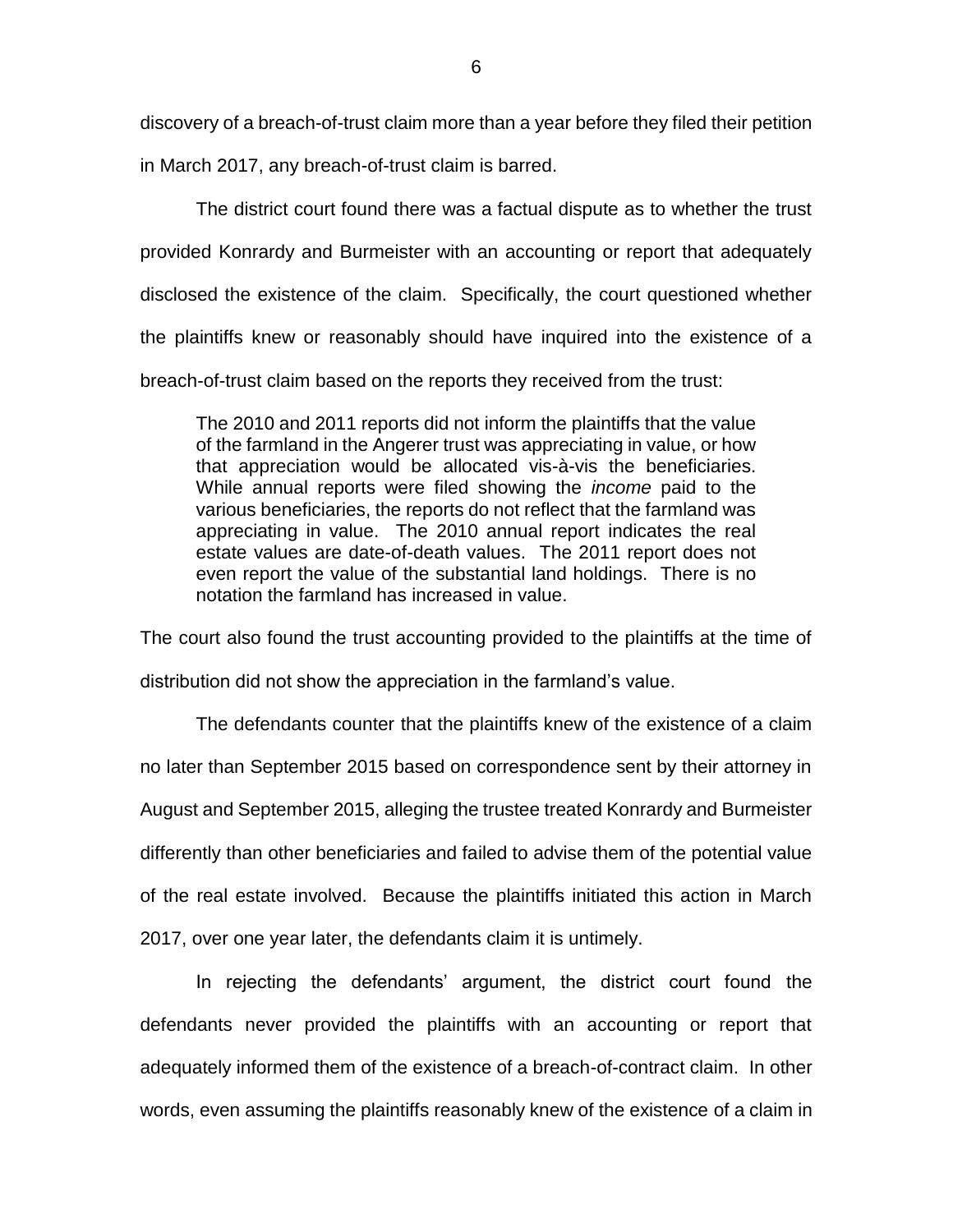September 2015, this knowledge was not the result of an accounting or qualifying report they received from the defendants. Because the defendants have not made a sufficient showing that the plaintiffs reasonably should have known of the existence of the claim based on an accounting or report they provided to the plaintiffs, we affirm the order denying summary judgment on statute-of-limitation grounds.

### **B. Merits.**

In the alternative, the defendants contend they are entitled to summary judgment on the merits. They argue the trust language "clearly and unambiguously" requires distribution of the assets based on the date of Angerer's death rather than at the time of distribution. In support of their argument, the defendants cite the following provision of the trust:

4. INCOME AND PRINCIPAL UPON GRANTOR'S DEATH. *Upon the Grantor's death*, the Trustee shall hold, manage, invest and reinvest the Trust Estate, including any property added thereto by the Grantor's Last Will and Testament, and shall distribute the net income and principal, as follows:

. . . . (b) The Trustee shall divide the remainder of the Trust Estate, *as then constituted*, including any property added thereto by the Grantor's Last Will and Testament, and any additions thereto and accumulated or undistributed income thereon, as follows:

(i) The Trustee shall divide the Trust Estate into separate shares, equal in value, one (1) such share for the benefit of each of the Grantor's then surviving siblings, and if a sibling has predeceased with a spouse surviving, then one (1) such share for the deceased sibling's spouse, and one (1) such share for the descendants, collectively, or any deceased sibling of the Grantor who has no spouse surviving. The Trustee shall distribute . . . each share set aside for the descendants of a deceased sibling of the Grantor who has no spouse surviving, to such descendants, per stirpes.